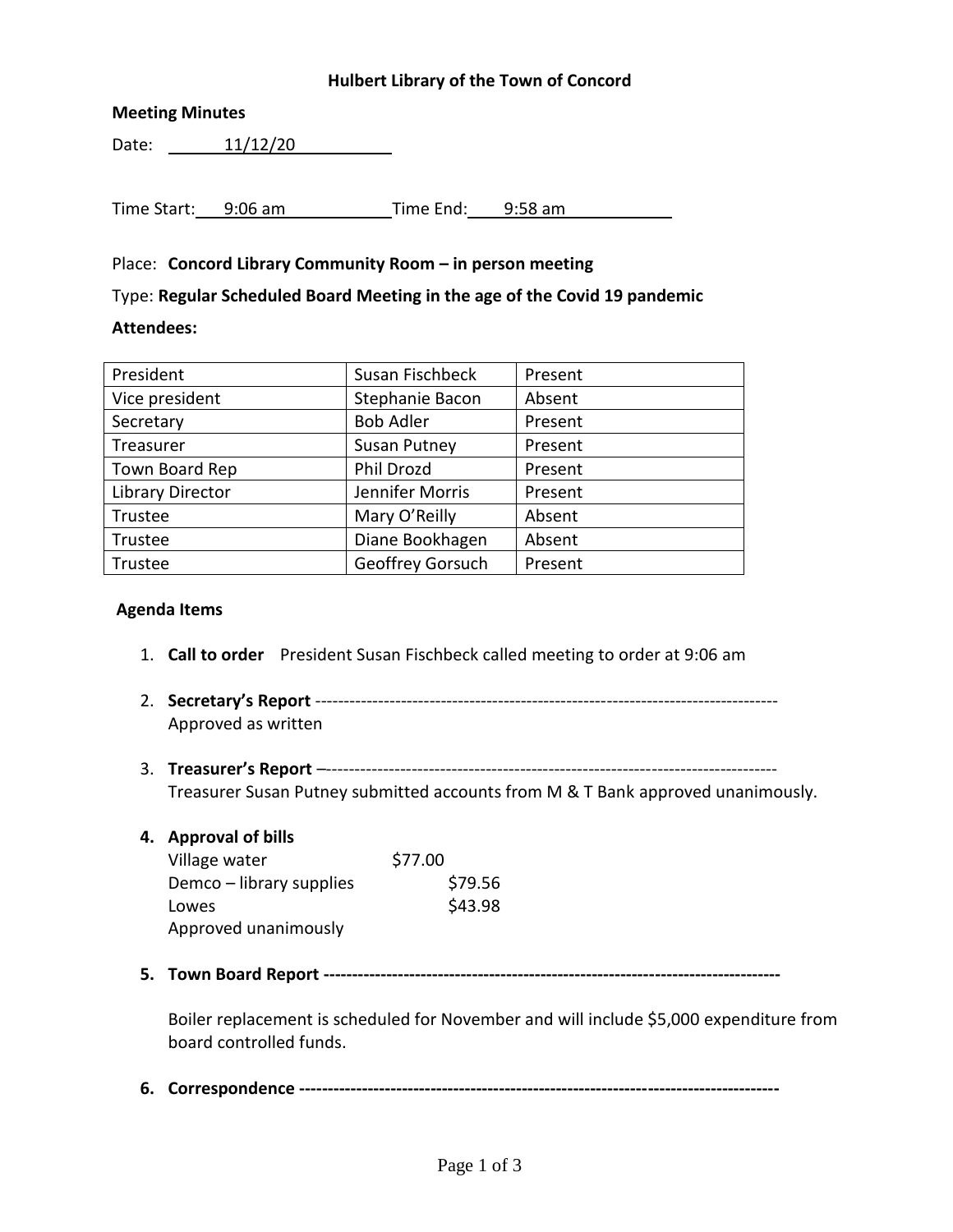Thank you letters to Clarence Harrison – donation of \$25 and Dawn Marie and Dennis Dains \$50.

# **7. Library Director's Report**

Director's Report attached

# **8. Old Business**

## **9. New Business**

COVID 19 Micro-Cluster Plan moved for approval with a modification for adding 1 hour limitation to both Orange and Yellow Areas – approved unanimously. Trustee Term Renewal – Sue Fischbeck – moved to present Sue to Town Board for approval for another 5 year term. Approved unanimously. Freedom of Information Act – will be discussed and approved in December.

- 10. Next meeting date and time: December 12, 2020 at 9 am
- 11. Adjournment Meeting was adjourned at 9:58 .am